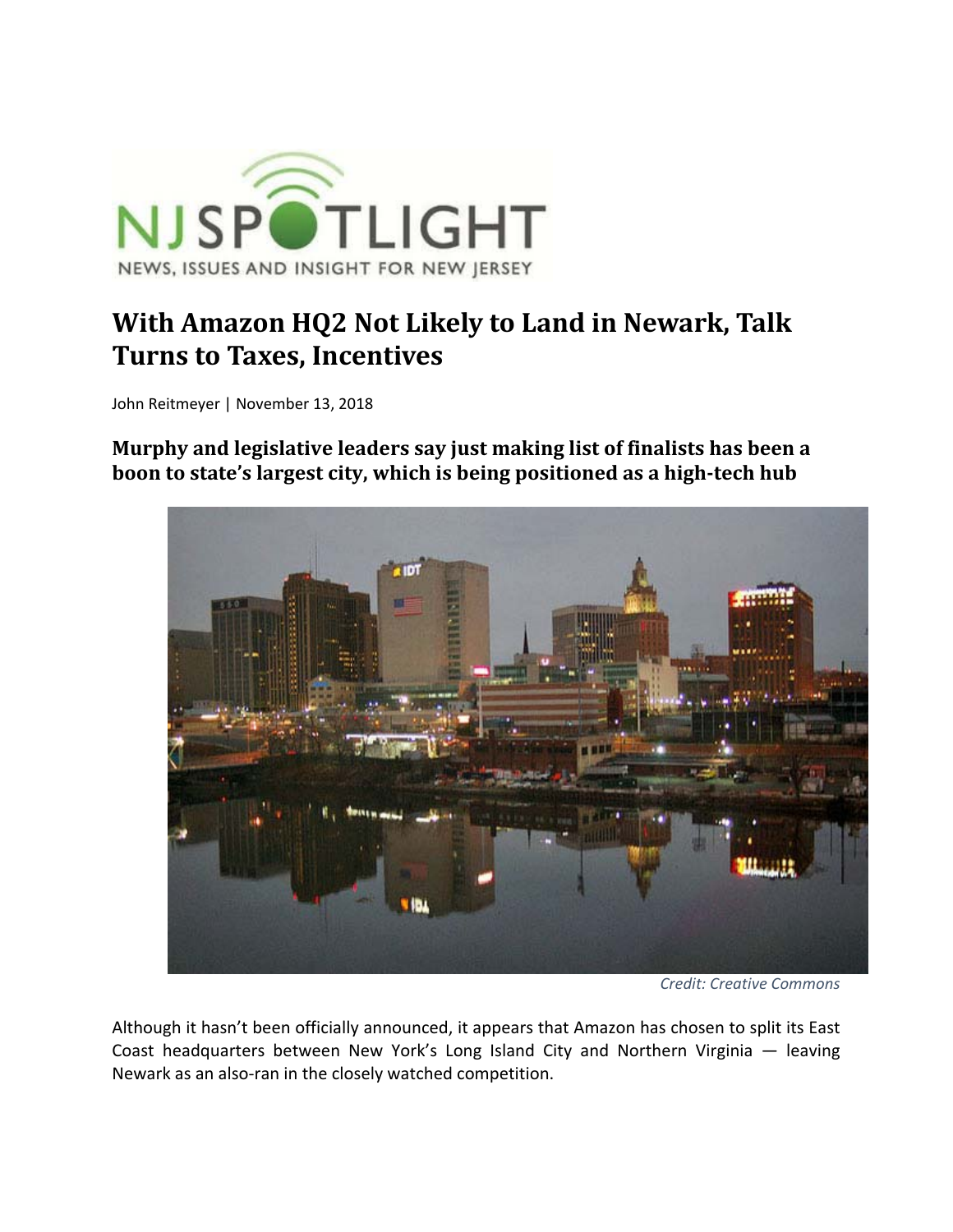Nevertheless, Gov. Phil Murphy and other New Jersey officials believe the state has already benefited by having Newark listed among the top 20 finalists that were announced earlier this year, bringing invaluable attention to the city's ongoing revitalization. The Garden State could also profit indirectly by having residents within close commuting distance of some of the new Amazon offices if they end up in Queens. And some wishful thinkers still believe Newark may not be altogether out of the running for a small slice of the action.

Meanwhile, Amazon's prolonged site‐selection process has also rekindled a debate about the role that taxes  $-$  and corporate-tax incentives  $-$  play in the broader competition among states when it comes to landing the biggest corporate fish.

## **Scared off by high corporate taxes?**

Senate Minority Leader Tom Kean Jr. (R‐Union) is among those now pointing to Amazon's decision as a reason to take a new look at the state's corporate-tax rates, which were recently hiked for the highest-earning companies.

"How many more times are we going to sit by and watch companies choose to set up shop elsewhere, before we take action?" asked Kean Jr.

But Murphy responded by saying taxes didn't come up at all in high‐level talks.

Newark, which is New Jersey's largest city, has been in the midst of an economic‐development revival, with the city recasting itself as an emerging tech center, including by promoting the highcapacity internet fiber that's buried beneath its sidewalks. Amazon, which said the HQ2 project would bring 50,000 new jobs and billions of dollars in investment to the site of its new corporate offices, named Newark as a top candidate earlier this year.

State and local officials had high hopes for Newark: The city is already home to Audible, an Amazon subsidiary that produces downloadable audiobooks, and it met several criteria for Amazon's corporate expansion, including proximity to major urban centers and high‐level tech talent. State lawmakers also passed legislation earlier this year to provide Amazon with a major corporate‐tax incentive.

## **Sidestepping the question**

When asked about indicators that Newark was being passed over, Murphy, a first-term Democrat, said during a recent news conference that just making it onto the list of finalists was a major accomplishment. He also said the Amazon site‐selection process helped forge ties between his staff and the administration of Newark Mayor Ras Baraka as they refined the state's sales pitch, which is something that should boost ongoing efforts to attract other companies.

"Newark as a finalist is a huge win no matter what Amazon ends up doing. We've said that from day one," Murphy said. "It sharpened our game (and) brought us closer together and our teams."